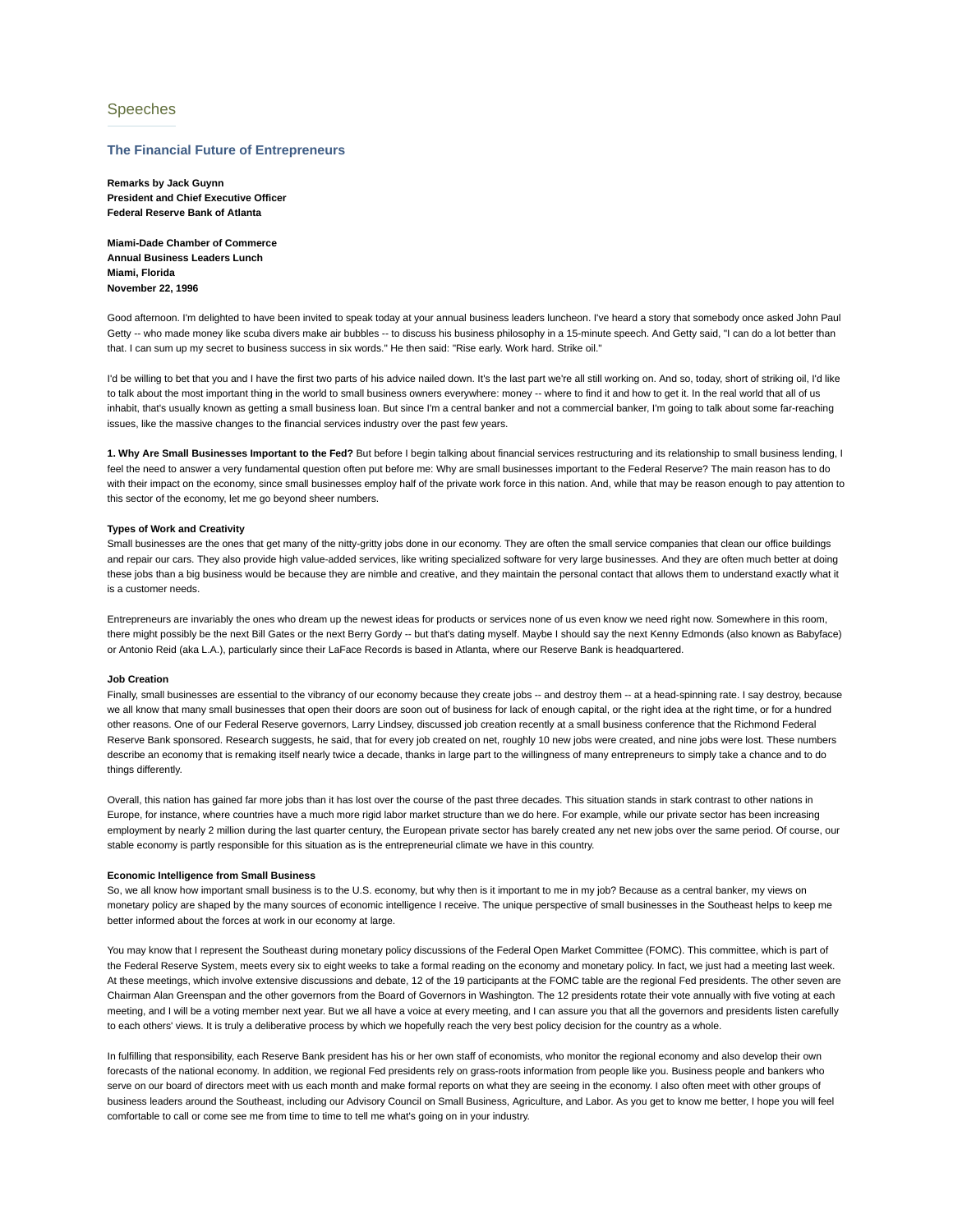# **2. What's the State of Small Business Lending Now?**

As a backdrop to talking about developments in the financial services industry, I'd like to answer the more immediate question of, What's the state of small business lending now?

Overall, it's in good shape. According to a recent national survey by the National Federation of Independent Businesses, only 7 percent of small business respondents said that lack of access to credit or the cost of credit is a primary problem -- and 40 percent said it isn't a problem at all. That puts credit concerns 64th on a list of 75 small business concerns. The Number 1 problem they cited is the cost of health insurance, while other high-ranking problems have to do with high taxes, red tape, and the low quality of labor.

The fact is that small businesses now have access to more credit and to more sources of credit than in the past. How do we know? We study banking loan statistics. The Federal Reserve monitors the status of business lending by the banking sector on a regular basis through our bank call reports, and the data show healthy increases in small business lending. For instance, banks that report small business loans showed an increase of nearly 13 percent from June 1995 to June 1996. This followed a 13 percent increase from '94 to '95, and an 11 percent increase from '93 to '94.

The Federal Reserve also conducts surveys to determine how small business gets access to the financial sector and how it uses the financial sector. We completed the second extensive survey on this topic two years ago. Results show that, overall, banks provided more than 60 percent of the dollar volume of credit (excluding trade credit and credit card credit) in both 1987 and 1993. However, the percentage of firms that got credit from banks dropped significantly from 44 percent to 37 percent over those same five years. Savings and loans also lost nearly half of their 7.4 percent share of the small business credit market. And who picked up this business lost by banks and thrifts? Primarily, finance companies, leasing companies, and brokerage firms. That tells me that small business owners are finding more sources of credit.

Now, it's probably a safe bet that some of you small business owners here today would tell me that things aren't quite as good as all those statistics imply -- that although you may be able to get a loan, the rates are higher than you'd like. In fact, bankers are saying something similar.

When I talk to bankers in the Southeast, they tell me that rate spreads for small business loans are greater than for large customers not just for the usual reason that the risks and costs are higher for small firm lending -- but also because banks' pricing of small business loans has become more accurate in terms of factoring in the risks and costs. Senior loan officers throughout the nation made this same point in the Fed's survey that was just released four days ago [Nov. 19]. I think this pricing issue is a new twist that small business owners must pay attention to, and I will have a little more to say about it in a moment.

So, looking at the aggregate, small businesses's access to credit has been growing, thanks in part to new sources of credit. If things are good now, I think the future is looking even better. I believe that structural changes in the financial services industry -- brought on by the increasing use of technology -- will continue to make it easier for worthy small businesses to find the money they need to grow, and that's what I'd like to talk about next.

#### **3. Why Is the Future Brighter?**

Why do I think the future is even brighter for small business lending? It all comes down to competition. Thanks to technology that is allowing both banks and non-banks to rapidly create new products and services, both entities are fighting harder to keep their old customers and to find new ones. It reminds me of the time, beginning in the late 1970s, when the state of Florida was transforming its banking system and allowing banks from outside the state to open up branches. These changes brought new competition to bear on the marketplace. One orange grower summed up the effects of this competition perfectly by saying, "All I know is, suddenly I had bankers who were willing to talk with me who weren't before."

Now, thanks to interstate banking, we're starting to have this same kind of competition on a national scale. For example, it has been good for consumers who benefit from lower credit-card rates. And, I believe that small business owners will be the next group to benefit from this competition to find new sources of business.

#### **Parallels Between Consumers and Small Business**

Because of the increased competition within the financial services industry, consumers like you and me are getting more attention from our bankers. (Have you had a note or phone call from your personal banker lately?) The securitization of credit cards and mortgages has contributed to the development of national markets. Therefore, we almost literally have bankers beating on people's doors to try to get them to sign up for one of their lines of business.

I see some strong parallels between how bank deregulation has increased access to credit for consumers and how it might do the same for small businesses. In addition, financial service companies now have to look harder to see where they can make a profit, particularly as their margins have decreased in personal and mortgage lending. Small business lending becomes a more attractive alternative when it's just about the only profitable thing left. So, bankers are seeking to economize and to streamline their credit evaluation process for small businesses. This should come as no surprise. And it goes without saying that anything that can help to make the loan process more uniform -- rather than having to gather information about each business loan on a case-by-case basis -- would certainly save costs.

### **Credit Scoring**

Right now, the financial services industry is on the cusp of developing a new system of providing financing to small businesses that incorporates credit scoring. In fact, some of the biggest banks in this nation have already instituted credit scoring systems and have begun to go after small business loans aggressively.

Credit scoring is a statistical procedure that allows a financial institution to evaluate default risk based on the relationship between observed loan performance and specific characteristics of the loan and the borrower. In order to develop a credit score card for businesses, lenders must have a large amount of historical information on the performance of loans with similar characteristics. Because business borrowers are such a diverse group, it will take time to develop these databases. So to help in this effort, lenders are adopting more standardized loan terms and application forms.

I should point out here that not every small business loan can be standardized so that it can be securitized. That's why regional banks and your local community banks will continue to play their important role in small business lending.

Now, I know that credit scoring still has its share of glitches, but the intellectual and technological investments that are being made will help to evaluate these loans. And when that happens, I believe that small business loans will go the same route as mortgages, credit card receivables, and the like, being funded in the national credit market. Just as the securitization of credit cards has helped consumers, a national small-business-loan market could help make credit more readily available for